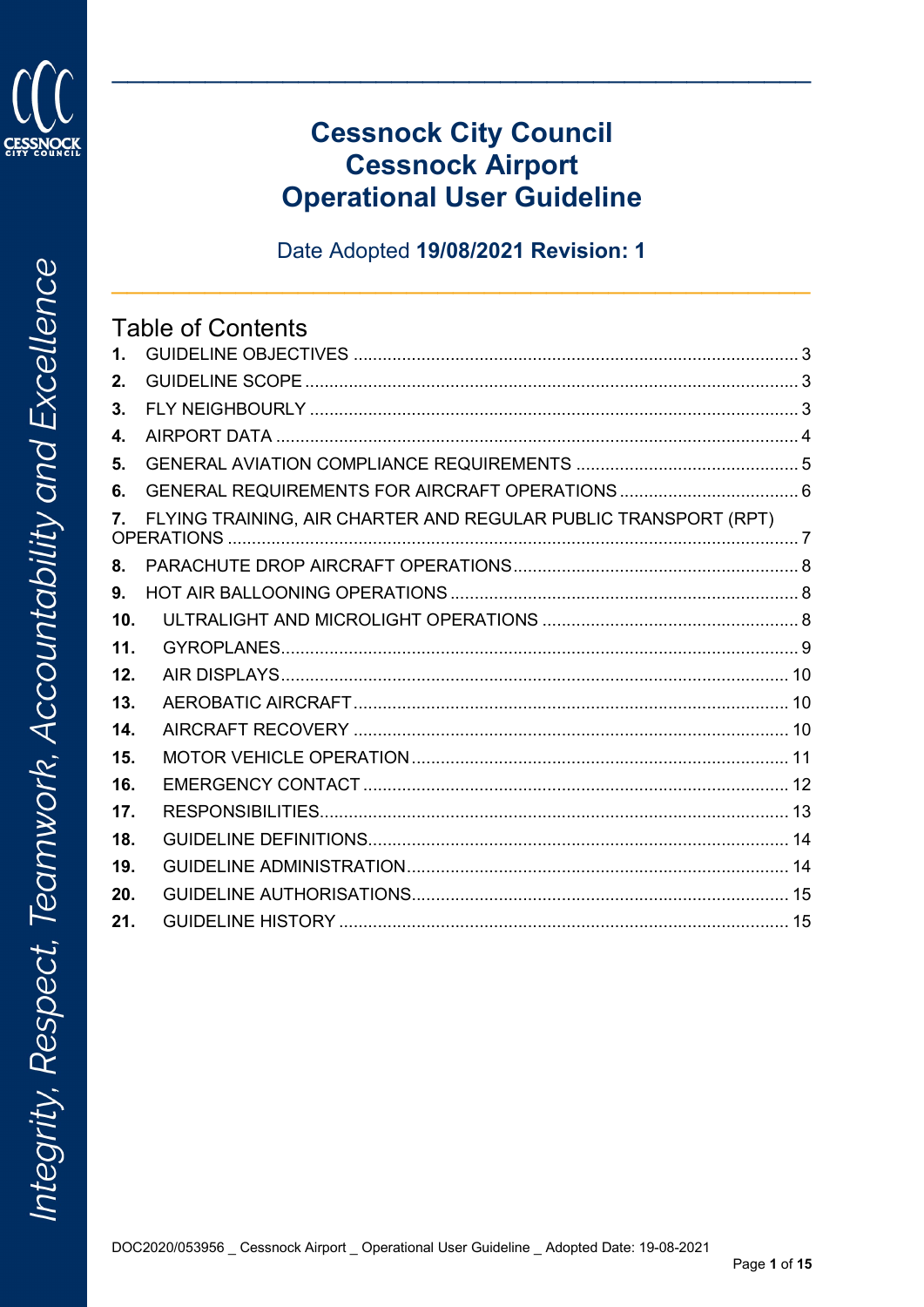

| <b>ACCRONYMS</b> |                                                   |             |                                                    |            |                                          |
|------------------|---------------------------------------------------|-------------|----------------------------------------------------|------------|------------------------------------------|
| <b>ACT</b>       | Federal<br>Legislation                            | <b>CAR</b>  | Civil Aviation<br><b>Regulation 1988</b><br>(Cth)  | <b>GTW</b> | Gross Take-Off<br>Weight                 |
| <b>AAL</b>       | Above Airfield<br>Level                           | <b>CASA</b> | <b>Civil Aviation Safety</b><br>Authority          | <b>VHF</b> | Very High<br>Frequency air band<br>radio |
| <b>AGL</b>       | Above Ground<br>Level                             | <b>CTAF</b> | <b>Common Traffic</b><br><b>Advisory Frequency</b> | <b>RPT</b> | <b>Regular Passenger</b><br>Transfer     |
| <b>AIP</b>       | Aeronautical<br>Information<br><b>Publication</b> | <b>DST</b>  | Daylight Savings<br>Time                           | <b>EDT</b> | Eastern Daylight<br><b>Savings Time</b>  |
| <b>AOC</b>       | Air Operator's<br>Certificate                     | <b>ENR</b>  | En Route<br>Regulations                            | <b>EST</b> | Eastern Standard<br>Time                 |
| CAO              | Civil Air Order                                   | <b>ERSA</b> | En Route<br>Supplement Australia                   |            |                                          |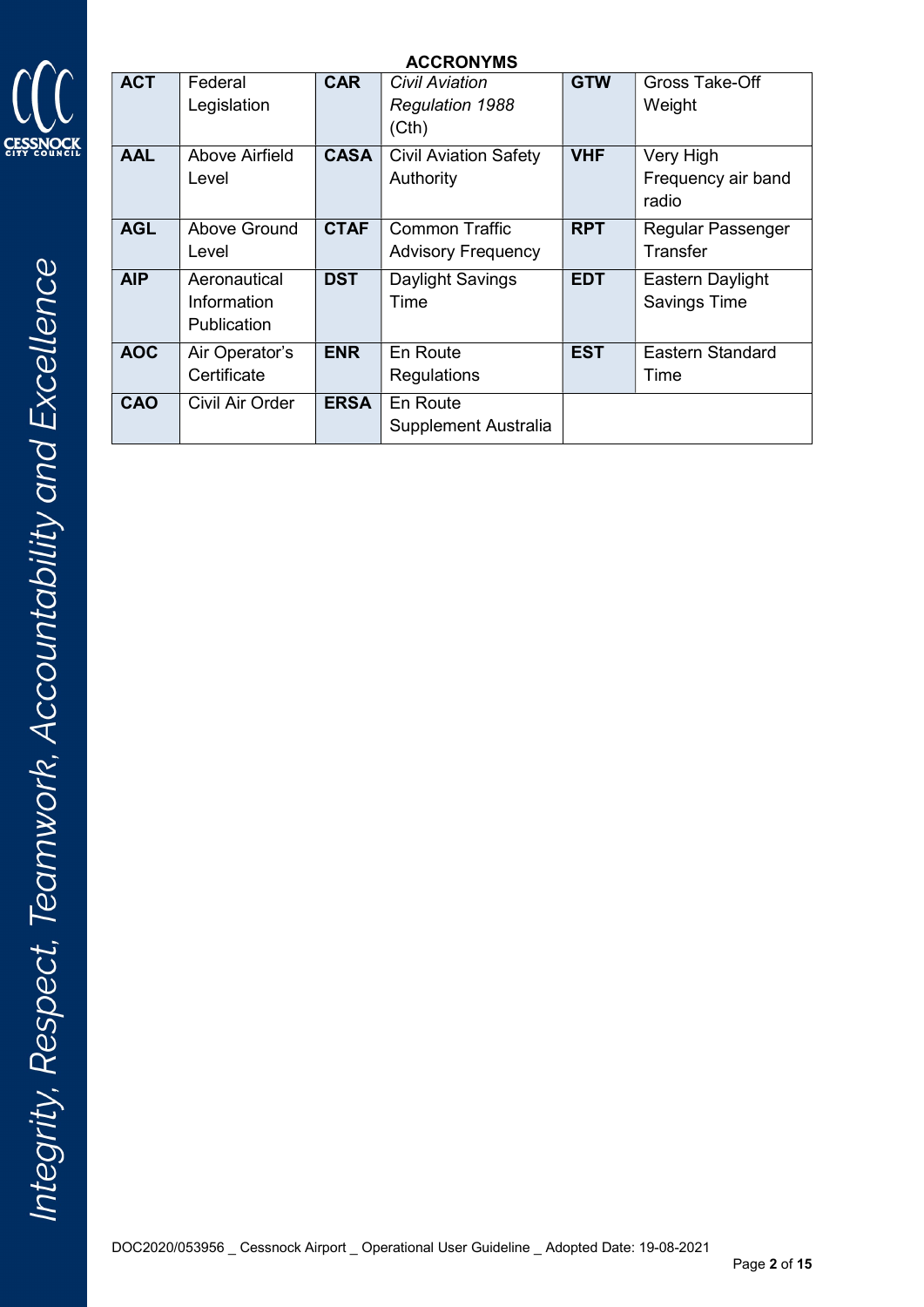

### 1. GUIDELINE OBJECTIVES

- 1.1. This guideline supports the implementation of the Cessnock Airport Operational policy and in doing so, achieving its objectives. As a result, this guideline sets the following objectives:
	- 1.1.1. provide for the successful integration of the large number of diverse aviation activities at Cessnock Airport;
	- 1.1.2. provide guidelines for each approved aviation-related activity to allow for the successful integration of each activity into the whole airport environment;
	- 1.1.3. provide guidance to Users on how to fly neighbourly;
	- 1.1.4. provide for all Users, a comprehensive outline of the Cessnock Airport Emergency Plan and the steps for implementing this plan;
	- 1.1.5. provide for all current and future Users a comprehensive overview of the services and facilities available at Cessnock Airport;
	- 1.1.6. foster a greater awareness of aviation safety;
	- 1.1.7. foster a greater level of communication between Council and all airport Users.

### 2. GUIDELINE SCOPE

2.1. This guideline applies to all Users of Cessnock Airport including pilots, owners, tenants and operators and their staff/agents, and Council staff that implement this guideline.

### 3. FLY NEIGHBOURLY

- 3.1. While residents and local businesses generally accept aviation activities in the area, there are concerns over aircraft noise intrusion on their lifestyle generated from the use of Cessnock Airport.
- 3.2. All Users undertaking aircraft and aviation related activities in the Cessnock Airport circling area and environment are expected to fly neighbourly to a distance of 3 nautical miles from the airport, including the City of Cessnock, as part of the terms and conditions of their use of the airport.
- 3.3. The main population areas impacted by the airport operations are:
	- 3.3.1. the Village of Nulkaba and the City of Cessnock located to the south of the airport in a direct line on the extended centreline of runway 17\35;
	- 3.3.2. the Lovedale community to the east of runway 17\35; and
	- 3.3.3. the Pokolbin community to the west of runway 17\35.
- 3.4. Other groups impacted both immediately around the airport boundary and in the circuit area include:
	- 3.4.1. small-large rural-residential holdings,
	- 3.4.2. wineries,
	- 3.4.3. major hotels and accommodation, and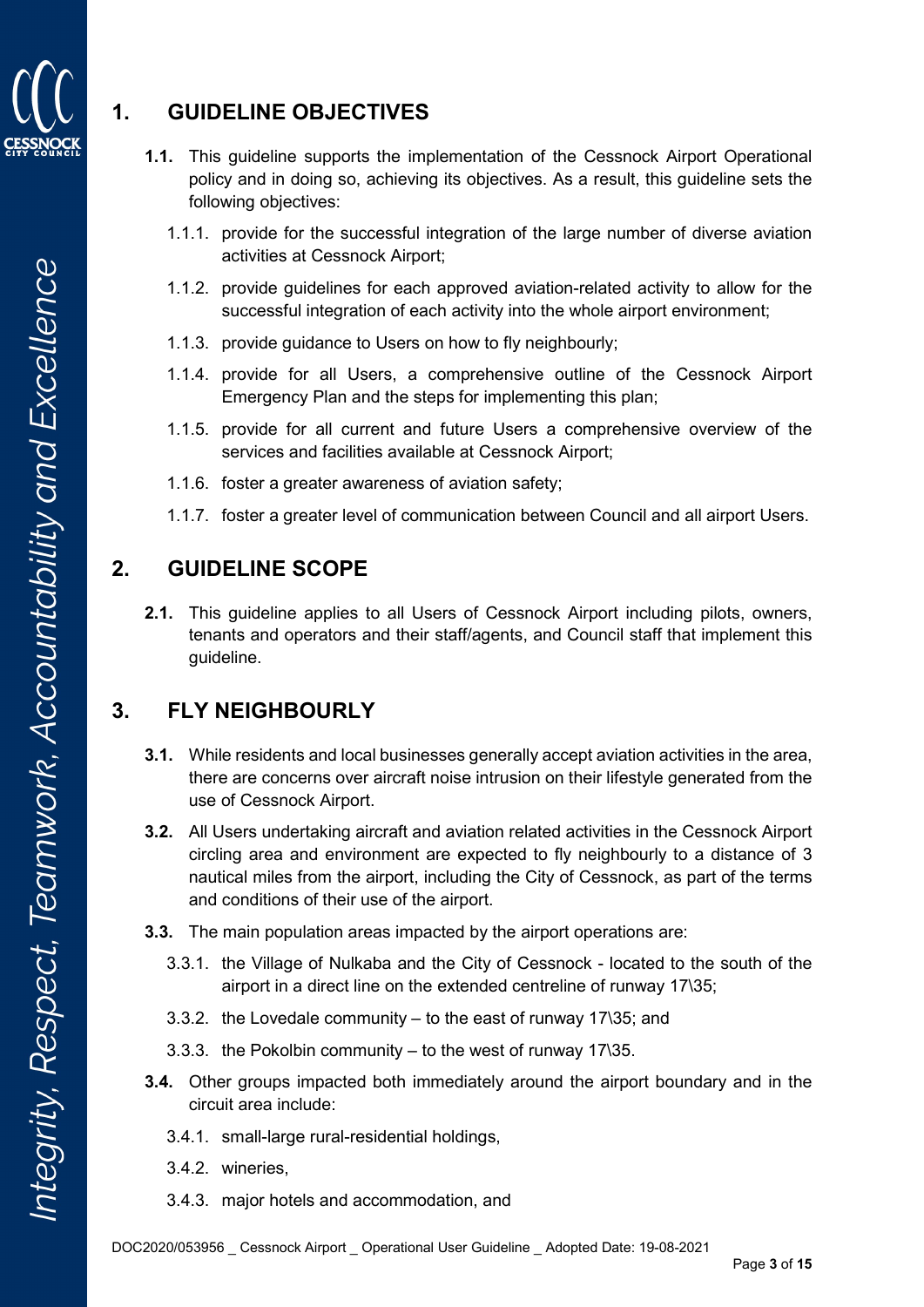

3.4.4. boutique accommodation.

- 3.5. All flights are to be confined to reasonable hours, i.e. after 07:00 hours local time. Circuit training to be carried out between 07:00 and 22:00 hours local.
- 3.6. Night circuit flying is restricted to flying only from last light to 22:00 hours local time EST and 2300 EDT. Night visual flight rules, navigation flights and charter flights using Cessnock Airport for departure and arrivals will have minimal effect, and can operate outside these hours. Requests extended night circuit flying out of these above hours can be made by completing the 'Request for Use of Cessnock Aerodrome' form.
- 3.7. Runway 35 is to be used for departures and arrivals in nil wind, light and variable conditions, and where a crosswind is at 90 degrees to the runway. This will reduce the noise level experienced by residents of Nulkaba.
- 3.8. Continuous low flying and aerobatic flying over farm houses or farm sheds is to be avoided at all times. Aircraft in the circuit are to avoid flying at low level over the farm house immediately adjacent to the South West boundary of Cessnock Airport.
- 3.9. Maintain a minimum circuit height of 1000' AGL at all times except for emergency landing training in the designated Low flying areas.
- 3.10. Continuous flying over populated areas during training exercises is to be avoided at all times.
- 3.11. Transit over populated areas is to be no less than 1000' AGL and all pilots are encouraged to add an extra 500' to reduce noise effect.
- 3.12. Ultralight, powered weight shift aircraft and gyroplanes are to avoid flying within the circuit area, except for circuit training and when approaching for a landing.
- 3.13. Continuously flying over residential areas, including isolated farm houses and wineries is also to be avoided.

## 4. AIRPORT DATA

#### 4.1. Airport technical and general information

4.1.1. This information will remain unchanged unless, as a result of an Airport Safety Inspection conducted by CASA, or further Obstacle Limitation Surface survey undertaken by a certified CASA consultant, it is found to require amendment.

| <b>Airport Name</b>                                     | Cessnock                                 |  |
|---------------------------------------------------------|------------------------------------------|--|
| <b>Call Sign</b>                                        | <b>YCNK</b>                              |  |
| <b>State</b>                                            | <b>NSW</b>                               |  |
| <b>Airport Location</b>                                 | S32deg 47.2 min, E151deg 20.5 min 30 sec |  |
| <b>Cessnock CTAF</b>                                    | CTAF frequency 122.65 mHz                |  |
| <b>Airport Chart</b>                                    | SYDNEY WAC 3456                          |  |
| <b>Airport Elevation</b>                                | 210 ft AMSL                              |  |
| <b>Airport Charges</b><br>As per adopted Fees & Charges |                                          |  |
| <b>Airport Operator</b>                                 | <b>Cessnock City Council</b>             |  |
|                                                         | P O Box 152                              |  |
|                                                         | Cessnock NSW 2325                        |  |

#### 4.1.2. All airport Users are reminded that the confirmation of the accuracy of this data is the responsibility of the User.

DOC2020/053956 \_ Cessnock Airport \_ Operational User Guideline \_ Adopted Date: 19-08-2021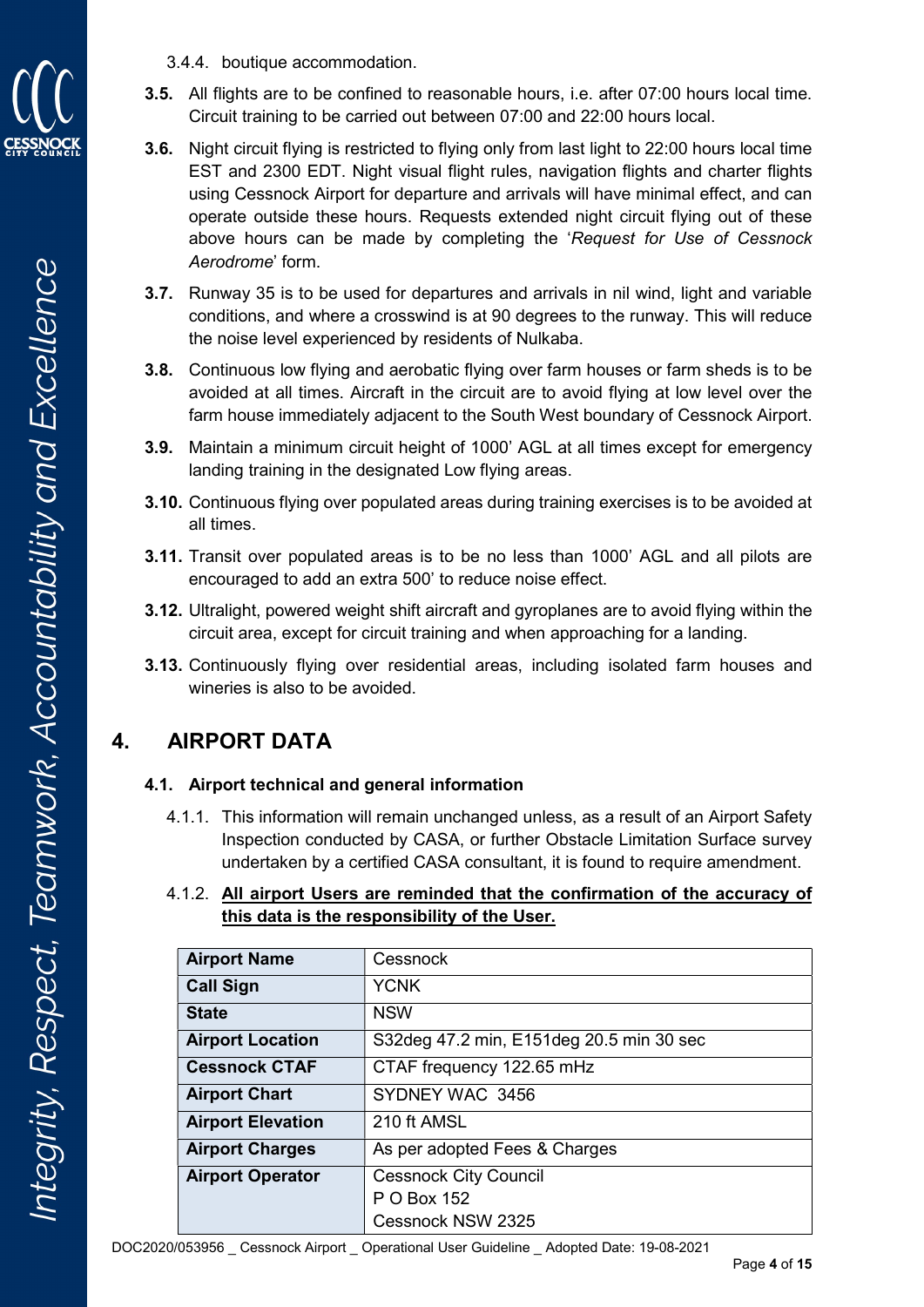

#### 4.2. Runway Information - RWY 17/35

| <b>Runway Bearing</b>                                    | RWY 17/35 - 174 degrees magnetic                 |  |
|----------------------------------------------------------|--------------------------------------------------|--|
| <b>Runway length and width</b>                           | Tkof 17: Length 1097m x 30m wide                 |  |
|                                                          | Tkof 35: Length 1097m x 30m wide                 |  |
| Note: centre sealed section is on average 23 metres wide |                                                  |  |
| <b>Slope</b>                                             | 0.4% down to North                               |  |
| <b>Length of Clearway</b>                                | 60m Southern End                                 |  |
|                                                          | 60m Northern End                                 |  |
| <b>Length of Stopway</b>                                 | N/A                                              |  |
| <b>Dimensions of Runway Strip</b>                        | Length 1217m x 90m wide                          |  |
| <b>Pavement Surface/Strength</b>                         | 5700/450 (65 PSI)                                |  |
| <b>Taxiway</b>                                           | 7.5m to 8m wide, Sealed, Limited Code A aircraft |  |
| Main apron                                               | 55m x 45m                                        |  |

#### 4.3. Lighting Information

4.3.1. Pilot activated runway lighting is installed, operating on a frequency of 119.6 mHz.

| Runway             | RWY 17/35 Lights 1097m x 34m                                                          |  |
|--------------------|---------------------------------------------------------------------------------------|--|
|                    | RWY Threshold – green                                                                 |  |
|                    | RWY End - red                                                                         |  |
| <b>Taxiway</b>     | 18m wide, edges marked by blue lights on eastern taxiway.<br>Western taxiway is unlit |  |
| <b>Apron</b>       | $55m \times 45m$                                                                      |  |
|                    | Apron floodlit                                                                        |  |
| Wind               | Illuminated                                                                           |  |
| <b>Indicator</b>   |                                                                                       |  |
| <b>Obstruction</b> | Red light on windsock / AWIS                                                          |  |
| Lights             |                                                                                       |  |

Note: Refer to Air Services ERSA for all current runway distances and supplementary information.

### 5. GENERAL AVIATION COMPLIANCE REQUIREMENTS

5.1. All aviation and non-aviation activities approved by the Airport Operations Coordinator are subject to the regulations and conditions of Council, Air Services

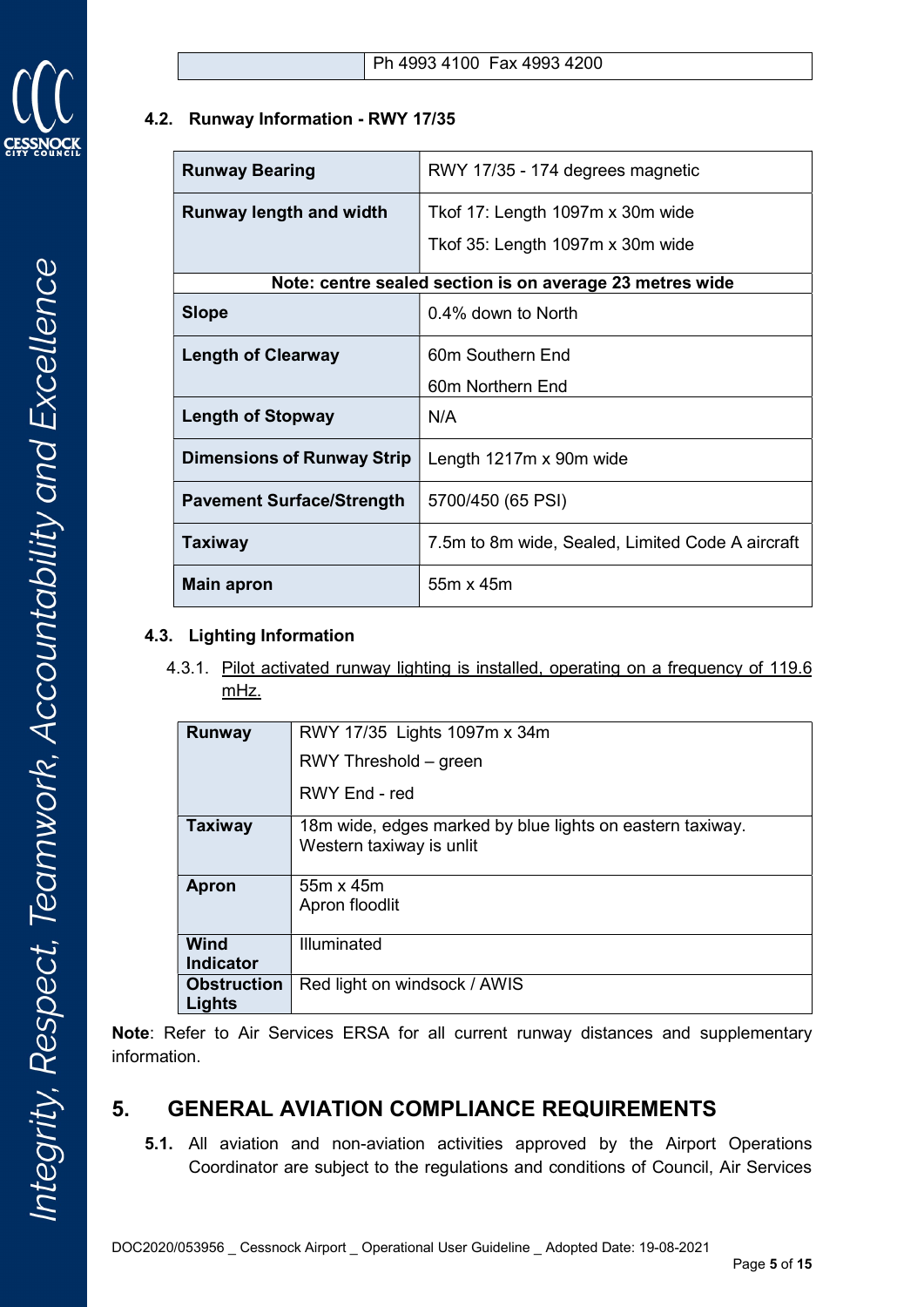Australia, the CASA, and the controlling sports aviation body. Each approval will have attached the relevant operational procedures.

- 5.2. Where Users fail to comply with the relevant requirements, and the Airport Operations Coordinator has determined that a minor breach has occurred, a caution may be given. This caution will be in writing and kept as a Council record in accordance with Council's Records Management Policy. Users that have received three cautions within a two year period will be suspended.
- 5.3. Where Users fail to comply with the terms and conditions of their approval(s) and the Airport Operations Coordinator considers the breach to be significant, they will terminate the approval.
- 5.4. The Airport Operations Coordinator has the authority to immediately suspend a User where a breach of safety occurs as such breaches are deemed significant breaches. In the event of a User being suspended for a safety breach, the Airport Operations Coordinator will provide the General Manager with a report within 24 hours of the suspension being given.
- 5.5. The Airport Operations Coordinator may also delegate the authority to suspend pursuant to clause 5.4 to the Airport Reporting Officers. The Airport Operations Coordinator must record delegating such authority each time it is delegated.

### 6. GENERAL REQUIREMENTS FOR AIRCRAFT OPERATIONS

- 6.1. Current height is 1000 feet AAL and all circuits are left hand on both runways for day operations for all aircraft. For night operations, the circuit direction is right hand for runway 35 and left hand on runway 17.
- 6.2. Aircraft conducting an instrument approach have right of way over all other aircraft.
- 6.3. Aircraft when over flying the circuit are to do so at 1500 feet AAL, and are to let down to circuit height on the "dead side" of the circuit. Descent in the active circuit is not permitted.
- 6.4. Aircraft joining the circuit without over flying, are to join on the crosswind or downwind legs at circuit height of 1000 feet AAL.
- 6.5. Joining the circuit on base leg or as a straight in approach on final leg, is not permitted, except in an emergency.
- 6.6. The carriage and use of the correct air band VHF radio as defined in the CAR is mandatory for all aircraft including vintage aircraft, ultralight, microlight and gyroplanes.
- 6.7. Cessnock Airport does not have an approved grass runway. No fixed wing aircraft is to use areas other than the designated tarmac runways 17/35, for take-off or landing. The Airport Operations Coordinator may approve, upon receiving a completed 'Request for Use' form, the use of the South Western grassed area for operations by ultralight and microlight aircraft on application for such operations for using the South Western grassed area for operations.
- 6.8. Helicopters may use the grass areas at all times. The grass areas are open to all fixed wing aircraft declaring an emergency.

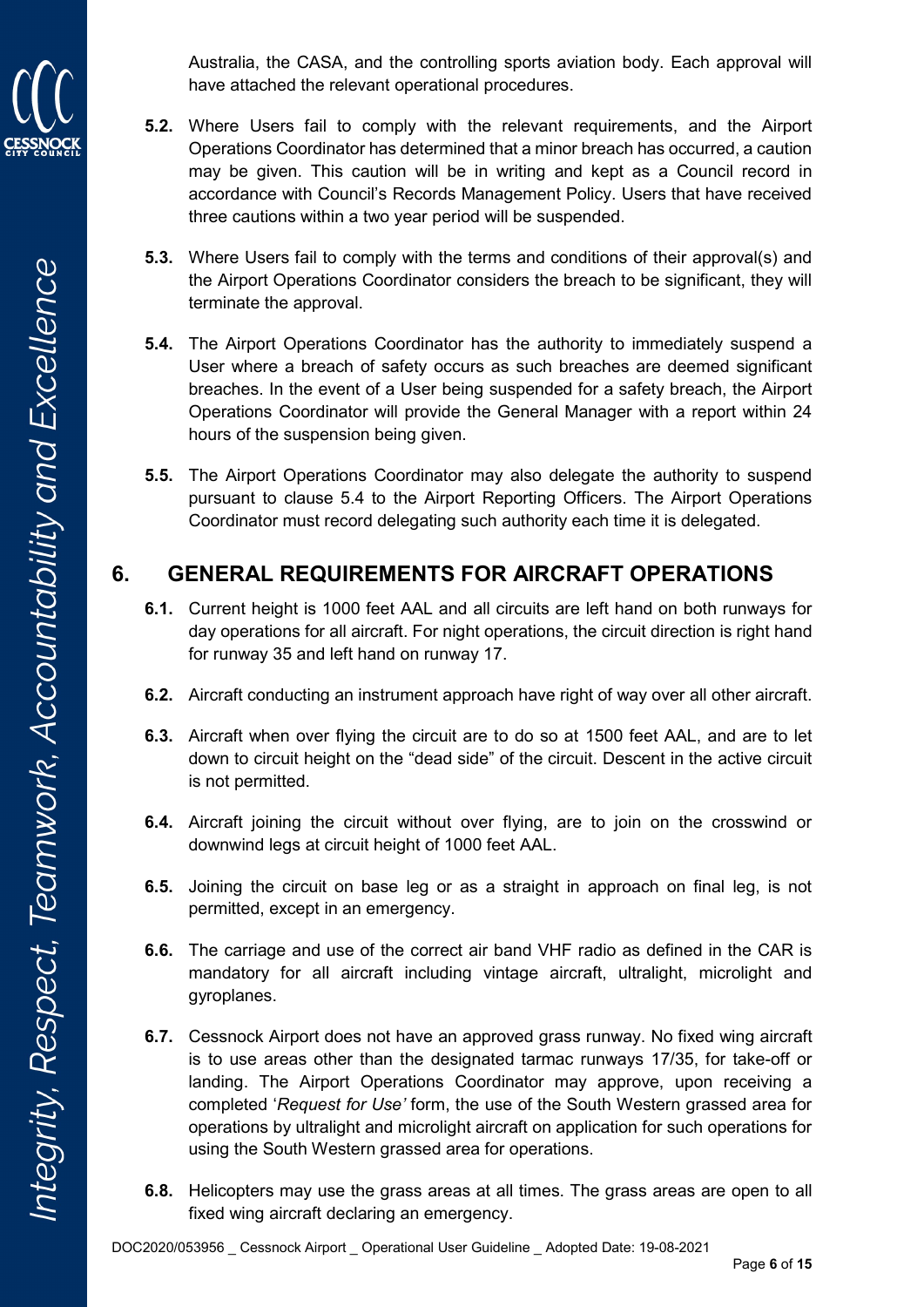

Integrity, Respect, Teamwork, Accountability and Excellence

- 6.9. Duty runway direction is to be observed at all times. No aircraft is to land contra to the aircraft traffic, except in an emergency. The duty runway direction is to be decided by wind direction and the aircraft traffic established in the circuit.
- 6.10. In nil wind, light and variable wind, or direct crosswind conditions, the duty runway is runway 35.
- 6.11. Aircraft with a maximum take-off weight of 5700 kg or less are to avoid using the runway for taxiing when the taxiways are serviceable. Aircraft in excess of 5700 kg are to use the runway for taxiing.
- 6.12. Helicopters air transiting, or hover taxing, are to do so in accordance with CAO 95.7.
- 6.13. Helicopters may land on the grassed area at the north eastern end of the airport and circuits are to be in accordance with AIP ENR 1.1-85, 87, & 88. Note: helicopters are not required to fly a conventional fixed wing circuit pattern.
- 6.14. All refuelling is to be done at fixed fuel facilities at the North-Eastern end of the Cessnock Airport. Aircraft are not to operate their engines during refuelling, unless permitted to do so by written permission from CASA. Note: Turbine powered helicopters are permitted to 'hot refuel' under certain operational requirements. Refer to CAO 20.10, Hot Refuelling – Helicopters .
- 6.15. All Users are required to report to Council's Airport Operations Coordinator any incidents or accidents that occur as a result of their operations, that cause damage to Cessnock Airport or injuries to staff, contractors, other Users, staff of Users or members of the public. A 'Cessnock City Council Incident' form can be obtained from the Airport Operations Coordinator or representative and is to be completed and returned to the Airport Operations Coordinator within 48 hours of the damage or injury occurring.
- 6.16. No User, without the prior approval of the Airport Operations Coordinator, is to conduct a flying display, parachute display or competition, an aviation related display, or a trade display that involves the exclusive use of any part of Cessnock Airport, airspace above the airport, or the assembly of more than 100 members of the public as spectators or participants. Approval must be obtained in writing from the Airport Operations Coordinator, at least 90 calendar days prior to the event. Users will be required to complete the 'Request for Use of Cessnock Aerodrome' form to request such an approval.
- 6.17. All Users operating on the airside movement areas of Cessnock Airport are required to wear high visibility vests or clothing with high visibility striping at all times.
- 6.18. All Users must provide evidence of appropriate insurance coverage as stipulated in their approvals.

# 7. FLYING TRAINING, AIR CHARTER AND REGULAR PUBLIC TRANSPORT (RPT) OPERATIONS

7.1. All flying training, air charter and RPT operations are subject to the approval of the CASA which grants approval to conduct these operations through the issue of an AOC.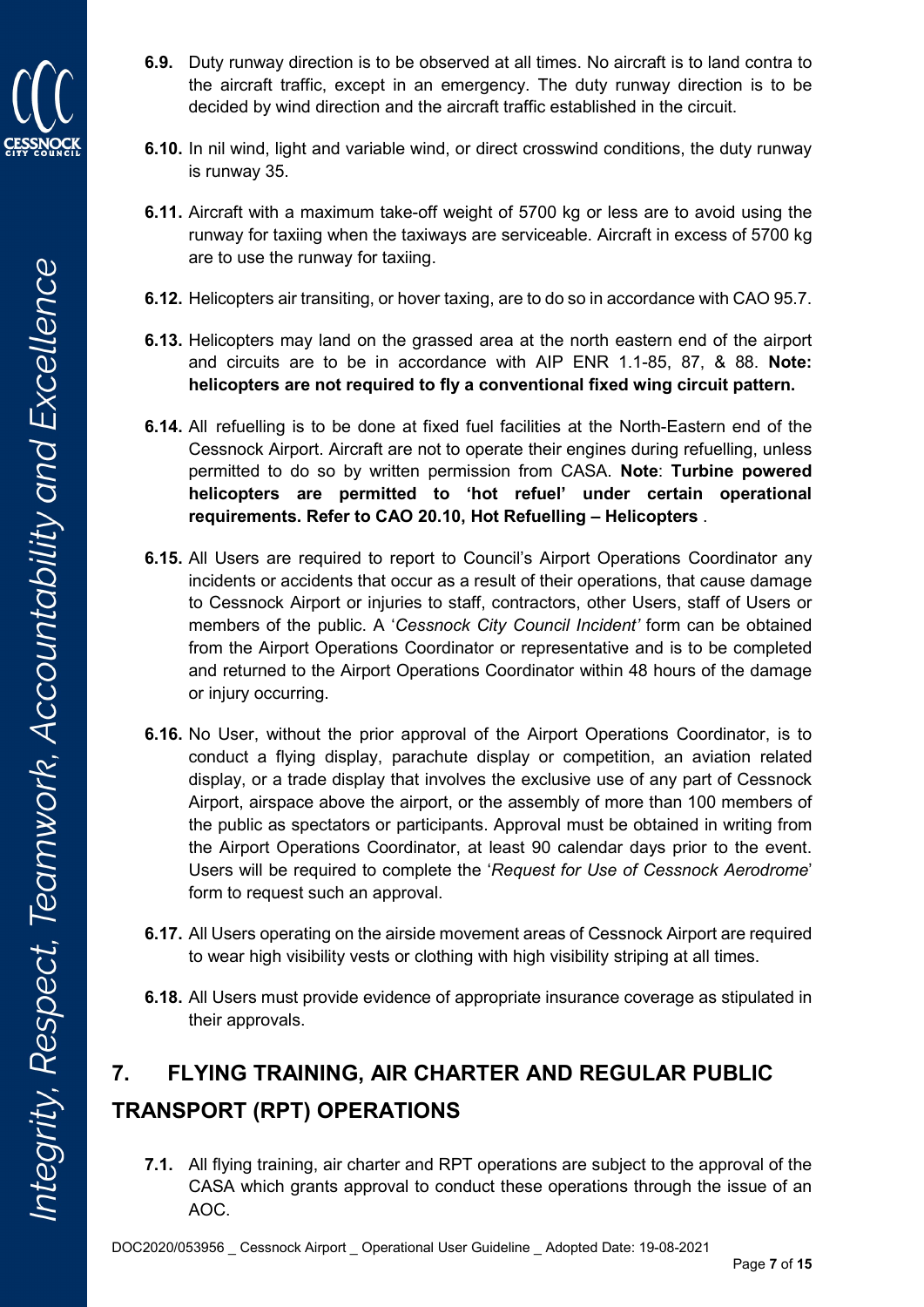

- 7.2. Each User is subject to the conditions of the AOC and must operate in accordance with the conditions of the approval. CASA is responsible for ensuring that there is compliance with the conditions of the AOC.
- 7.3. Each organisation, holding an AOC issued by the CASA and approved to operate at Cessnock Airport by the Airport Operations Coordinator, will comply to the conditions of the Civil Aviation ACT and relevant regulations and also with the requirements of the Cessnock Aerodrome Manual.

### 8. PARACHUTE DROP AIRCRAFT OPERATIONS

8.1. Parachute drop aircraft operations will only be allowed as part of an air show or other organised event. Users must request permission for such operations when completing the 'Request for Use of Cessnock Aerodrome' form for an air show or other organised event.

### 9. HOT AIR BALLOONING OPERATIONS

- 9.1. Users wanting to conduct hot hair ballooning operations at Cessnock Airport are expected to complete the 'Request for Use of Cessnock Aerodrome' form In considering a request for balloon operations, the Airport Operations Coordinator will refer to the AIP ENR 5.5-6, subsection 3 Balloon Operations.
- 9.2. In reading this section reference is to be made to AIP ENR 5.5-6, Subsection 3.1.1C, 3.1.2 (b), (c), (d).
- 9.3. All balloons are to carry VHF radio and maintain a listening watch on the CTAF frequency when operating from the airport, or when flying within the Cessnock CTAF.
- 9.4. Balloon launches will only be permitted prior to 09:00 hours daily, unless otherwise authorised by the Airport Operations Coordinator.
- **9.5.** Prior to landing on the airport, the pilot in command must obtain the permission of the Airport Operations Coordinator who will then alert all airport Users.
- 9.6. Balloon landing and launches will only be permitted on the grassed area on the north western side of the airport, unless otherwise approved by the Airport Operations Coordinator. Landing on the runway or taxiway is not permitted.
- 9.7. Balloon operations are not permitted during the arrival and departure of RPT or heavy aircraft traffic, or when an aircraft is conducting a published instrument approach procedure.

### 10. ULTRALIGHT AND MICROLIGHT OPERATIONS

- 10.1. The Airport Operations Coordinator may approve ultralight and microlight (powered weight shift aircraft) operations at the airport.
- 10.2. Microlight aircraft fall into the 480 kg or less GTW, or have a downwind leg airspeeds of 70 knots or less. While other aircraft with a higher GTW fall within the ultralight category.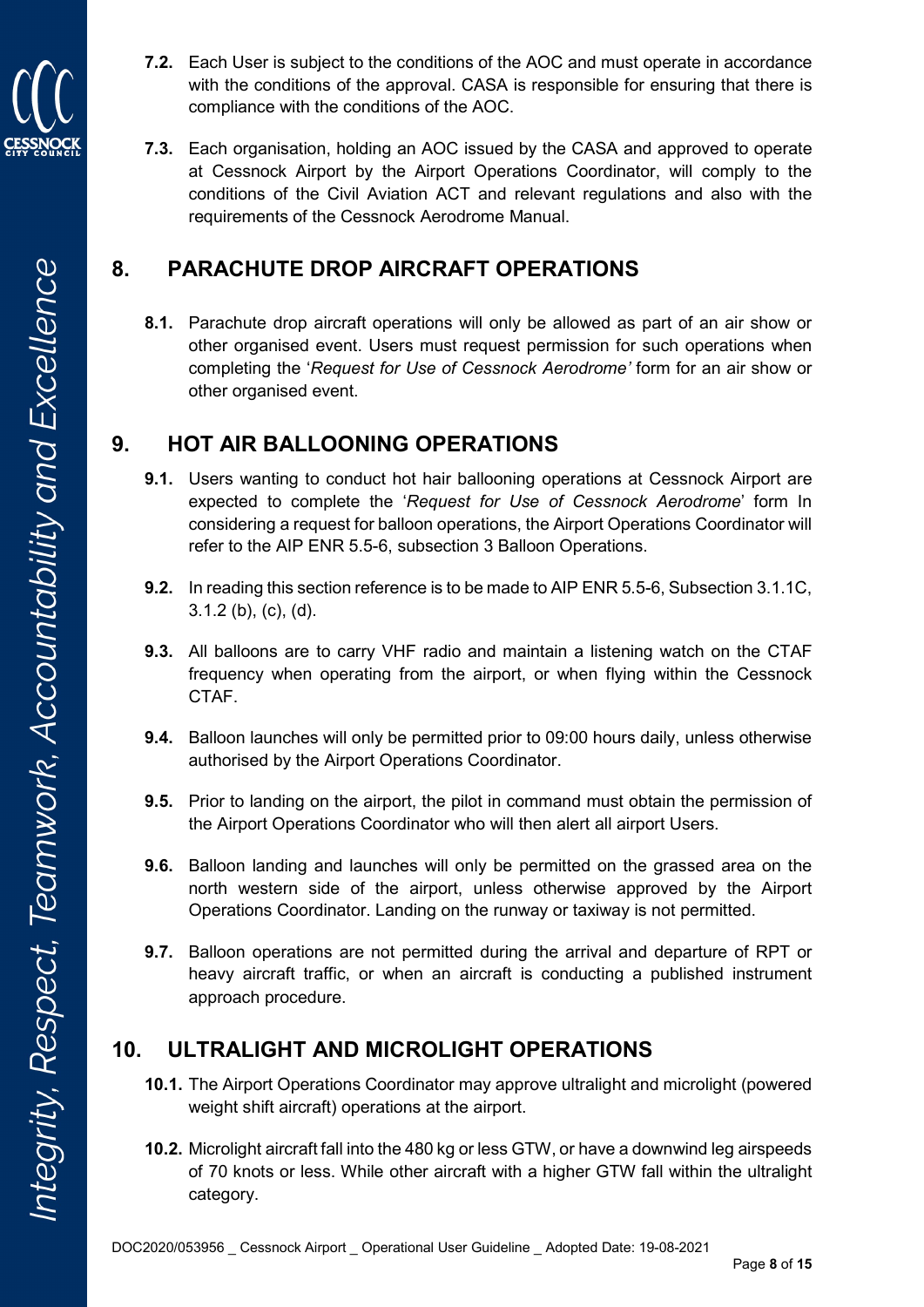

- 10.3. Ultralight and powered weight shift aircraft with gross take off weights and downwind speeds of 70 knots or less, are to fly a close in parallel left hand circuit at 500 AAL.
- 10.4. Operations are restricted to daylight hours and in visual meteorology conditions (VMC), unless the aircraft and pilot are certified for flight at night or in IMC.
- 10.5. Local flying within the three (3) nautical mile radius circling area, is not permitted. Aircraft are to transit the circuit area only. Minimum height when transiting the circuit area is to be no lower than 500 feet AGL. It is recommended that ultralight and microlight aircraft, entering or departing the circuit, are do so at the normal general aviation aircraft circuit height of 1000 feet AAL.
- 10.6. Letting down to the ultralight\microlight circuit height is to be only on the "dead side" of the circuit.
- 10.7. All aircraft approved to use the airport are to be registered and the registration markings are to be displayed on the aircraft.
- 10.8. All ultralight and weight shift aircraft are to fly three (3) legs of the circuit and are to maintain not less than 500 feet AAL until on final approach.
- 10.9. To avoid lengthy delays to commercial GA aircraft, ultralight and weight shift aircraft are requested to give way to these aircraft, if the pilot in command judges it safe to do so.
- 10.10. Carriage and use of an air band VHF radio is mandatory for all ultralight and weight shift aircraft at Cessnock Airport.
- 10.11. Ultralight and weight shift aircraft are to be assembled and disassembled at the ultralight parking area on the grassed area at the end of Col Turnbull Parade. Vehicle access is restricted to this area and private vehicles must not enter any other part of the aerodrome. Only vehicles transporting aircraft are allowed in these areas. Visitor's vehicles are to remain outside the airport boundary.
- 10.12. Ultralight and weight shift aircraft operations are to be restricted during the arrival and departure times of RPT and heavy aircraft traffic, or when an aircraft is conducting a published instrument approach.

### 11. GYROPLANES

- 11.1. Single and double place gyroplanes operating at Cessnock Airport must conform to the relevant Civil Aviation regulations, Orders and En-route regulations. These operations are also subject to the rules, regulations and directions of the Australian Rotorcraft Association.
- 11.2. Gyroplane operations are to be carried out in daylight hours and visual meteorology conditions (VMC) only.
- 11.3. Local flying within the three (3) nautical mile radius circuit area is not permitted. All aircraft are to transit the area.
- 11.4. Gyroplanes are to fly a close in parallel left hand circuit at a height of 500 feet AGL. Letting to gyroplane circuit height is to be on only on the "dead side" of the circuit. It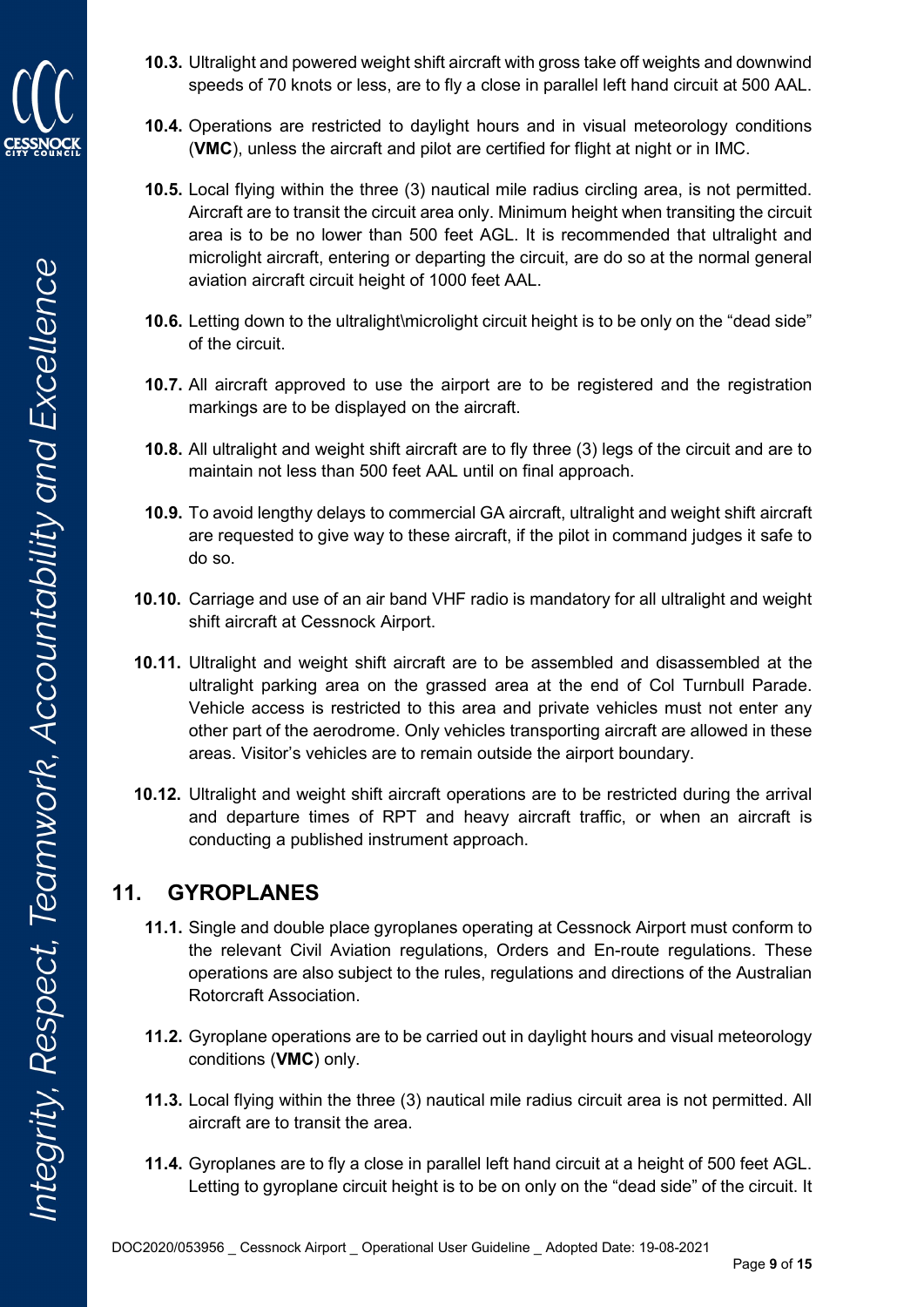is required that gyroplanes entering or departing the circuit do so at normal circuit height of 1000 feet AGL.

11.5. Gyroplanes are to fly three (3) legs of the circuit at a height no less than 500 feet AGL until on final approach and use of air-band VHF radios is mandatory for all gyroplane operations.

### 12. AIR DISPLAYS

- 12.1. Air Displays and competitions may be permitted by the Airport Operations Coordinator on the condition that the User has received approval from the CASA, and the event conforms to Civil Aviation Order Section 29.4, Air Displays.
- 12.2. The User is to complete the Request for Use of Cessnock Aerodrome form and provide to the Airport Operations Coordinator no later than 180 calendar days prior to the event, the approval as outlined on Council's website.
- 12.3. The determination of such a request will be forwarded in writing to the User no less than 120 days prior to the Air Display.
- 12.4. At least one Airport Reporting Officer will be rostered by the Airport Operations Coordinator for duty during the Air Display as the Council's representative for safety and local operational matters.

### 13. AEROBATIC AIRCRAFT

- 13.1. All aerobatic operations are to be carried out off Cessnock Airport and outside of the airport circuit area.
- 13.2. Aerobatic operations for commercial passengers must not be conducted continuously over the same area to avoid noise complaints.
- 13.3. The Airport Operations Coordinator may approve the loading of passengers or observers in designated areas. Loading of aerobatic aircraft on taxiways or run up bays is not permitted if mentioned in the display briefing and marked in the display map.
- 13.4. Low Level aerobatic operations are only approved after receipt of a CASA authorisation to conduct letter or certificate. Approval is at Airport Operations Coordinator's discretion.
- 13.5. Aerobatic aircraft are to park only in the areas designated by the Airport display parking map.

### 14. AIRCRAFT RECOVERY

14.1. In the event of an emergency affecting the safety of persons or the environment, 000 is to be called immediately and the Airport Operations Coordinator notified.

#### 14.2. The following rules are to be observed at all times:

14.2.1. The Airport Operations Co-ordinator is to be contacted prior to entering the movement area. If unavailable the Airport Reporting Officer is to be contacted.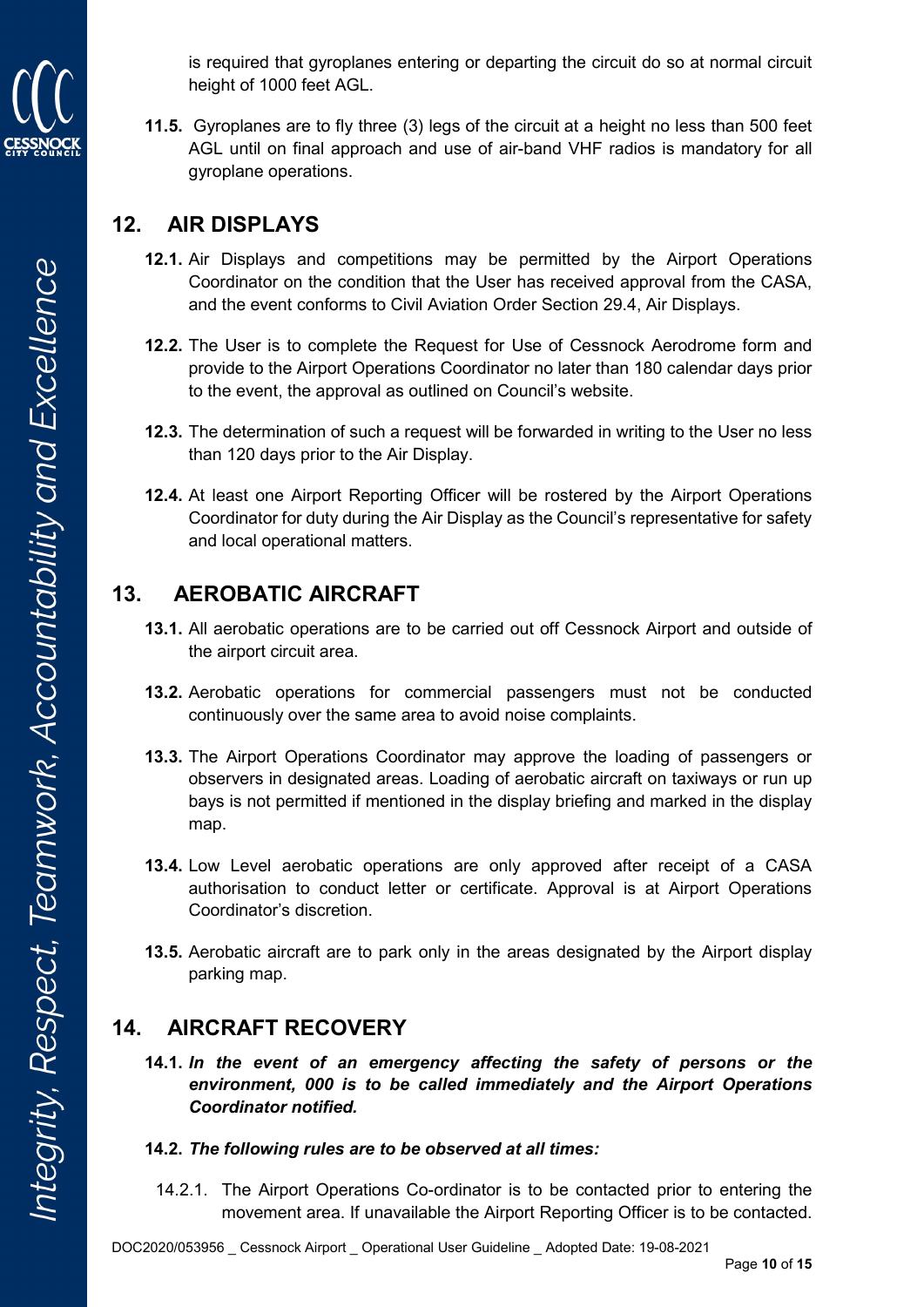

Any damage to the runway, taxiways or movement areas is to be reported to the Airport Operations Coordinator immediately. Details of all personnel involved in the operation are to be recorded and forwarded to the Airport Operations Coordinator.

- 14.2.2. No vehicle is to enter the movement area without approval from the Airport Operations Coordinator or the Airport Reporting Officer (when delegated to authorise).
- 14.2.3. Only two vehicles are permitted to be airside during the recovery process.
- 14.2.4. All persons involved with the recovery must be familiar with aircraft circuit and landing procedures, both fixed wing and helicopter.
- 14.2.5. Only the persons required to perform the recovery operation are permitted in the movement area, no spectators are allowed.
- 14.2.6. An orange rotating beacon must be used on the roof of the vehicles at all times the vehicles are airside.
- 14.2.7. A VHF radio tuned to the airport frequency must be carried at all times while operating airside of the airport.
- 14.2.8. All ground markings are to be observed while driving on the airport.
- 14.2.9. Speed limits on the airport are to be followed at all times.

### 15. MOTOR VEHICLE OPERATION

- 15.1. The Airport Operations Coordinator may approve the operation of motor vehicles on the airport subject to the following conditions being met:
	- 15.1.1. Hold a valid State or Territory license to drive the class of vehicle to be operated.
	- 15.1.2. Understand the terminology used to describe the areas on the airside of the aerodrome and be familiar with their location.
	- 15.1.3. Understand the significance of airport ground markings and markers.
	- 15.1.4. Hold a certificate of proficiency to operate a VHF radio or aircraft radiotelephone and be competent in its use.
	- 15.1.5. Immediately report any accident, incident or damage to the movement area involving the vehicle being operated on the airport, to the Airport Operations Coordinator.
	- 15.1.6. Be familiar with aircraft circuit and landing procedures, both fixed wing and helicopter.
- 15.2. The following rules are to be observed at all times:
	- 15.2.1. No vehicle is to operate within 15 meters of an aircraft in the process of fuelling or de-fuelling unless the vehicle specifically meets the requirements of all civil aviation regulations.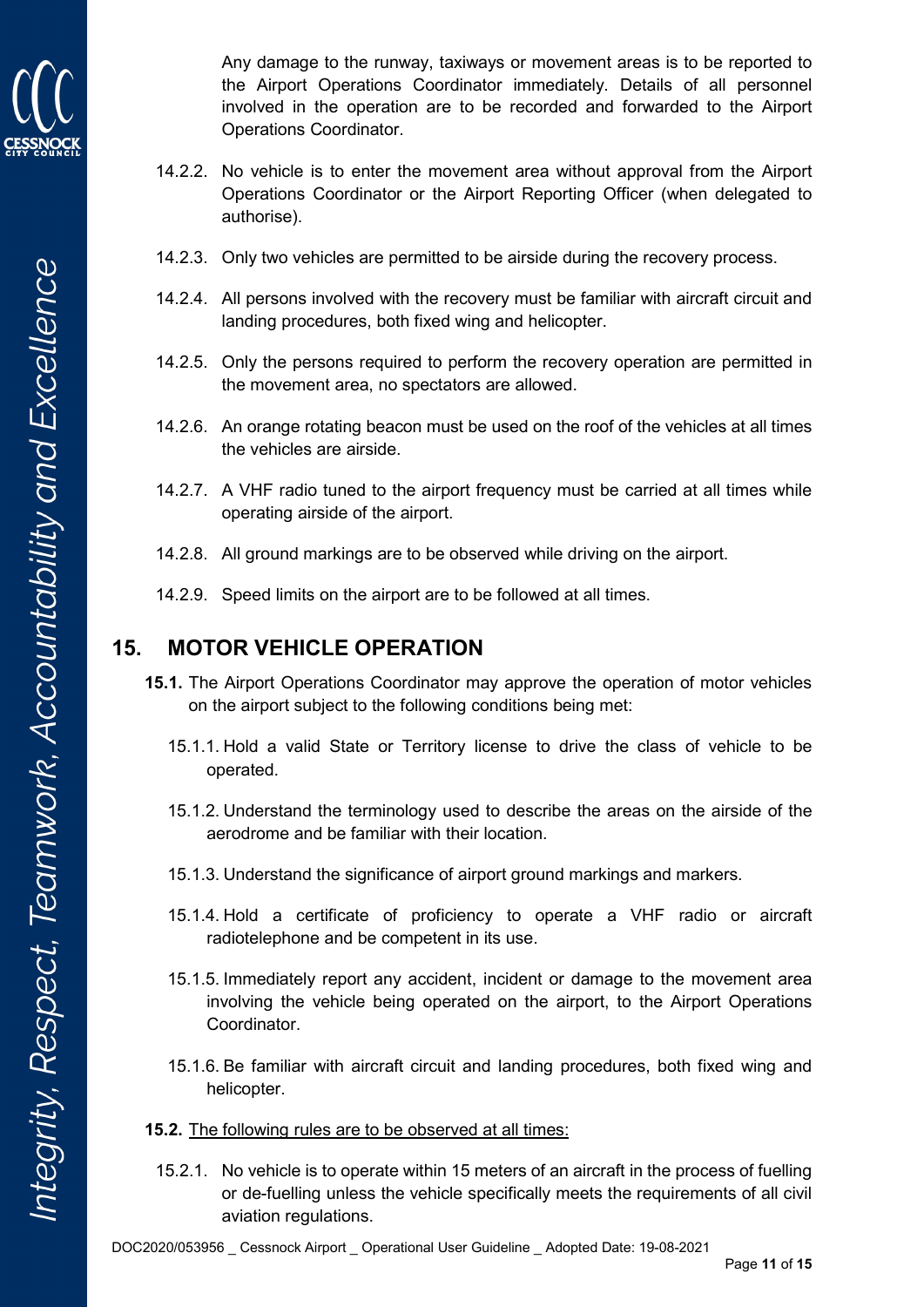

- 15.2.2. Vehicles must not be driven under an aircraft or within 3 meters of any part of an aircraft.
- 15.2.3. Vehicles must be kept at least 10 meters clear of any aircraft operating either red rotating beacons or strobe lights.
- 15.2.4. Vehicles are not to operate on the airport after official sunset (except emergency and authorised vehicles.
- 15.2.5. Vehicles must operate their hazard lights and have the headlights on low beam whilst driving on the airport.
- 15.2.6. An orange rotating beacon must be used on the roof of the vehicle or if a secondary vehicle hazard lights are the required minimum.
- 15.2.7. A VHF radio tuned to the airport frequency VHF 122.65 must be carried and be operational at all times while operating the vehicle on the airport.
- 15.2.8. All ground markings are to be observed while driving on the airport.

#### 15.3. Speed limits on the airport

| Landside       | 25 kilometres per hour                                       |  |
|----------------|--------------------------------------------------------------|--|
| <b>Airside</b> | 10 km/hr within 15 metres of an aircraft / 25 km/h elsewhere |  |

### UNDER NO CIRCUMSTANCES WILL A VEHICLE PASS A TAXING

#### AIRCRAFT. AIRCRAFT HAVE THE RIGHT OF WAY AT ALL TIMES

### 16. EMERGENCY CONTACT

- 16.1. Persons parking their aircraft on an annual or monthly basis must provide full contact details for their aircraft to Cessnock Airport Administration.
- 16.2. Council has appointed Airport Reporting Officers to assist the Airport Operations Coordinator in the response to airport emergencies.
- 16.3. Each Airport Reporting Officer will be rostered as an after-hours Duty Officer able to be contacted by mobile phone in the event of airport emergencies.
- 16.4. In the event of an emergency affecting an aircraft, or the safety of persons at the airport, the Duty Officer is to be contacted. The Duty Officer will then initiate the appropriate emergency response, and advise Air Traffic Services and the Bureau of Air Safety.
- 16.5. Prior to the arrival of the Airport Operations Coordinator, or the emergency services, the Duty Officer will maintain the safety of the airport.
- 16.6. During an emergency the airport will be out of bounds for all persons other than the necessary airport staff and the emergency services personnel. Spectators are not to enter the airport boundary.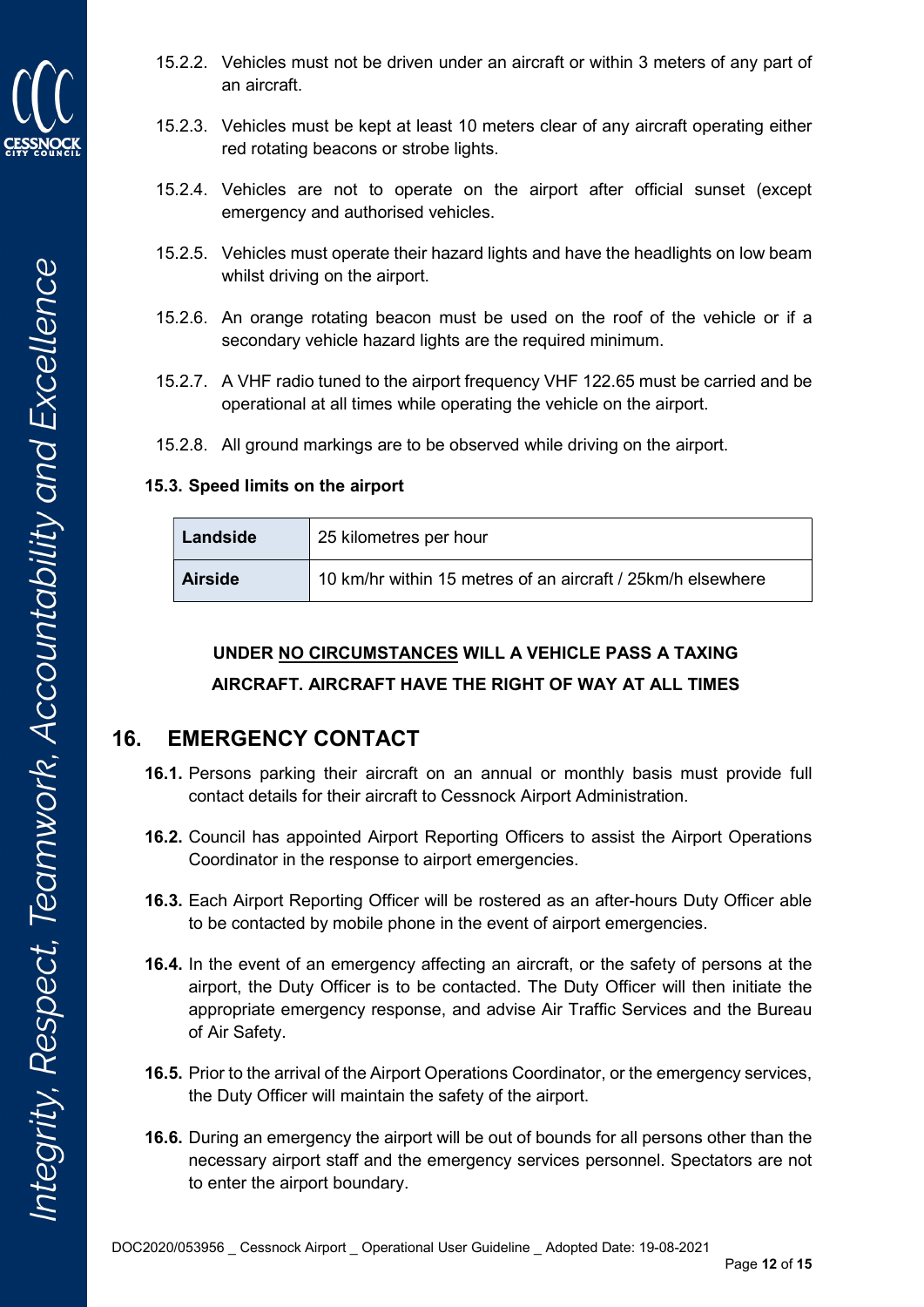

16.7. Following an emergency where the airport has been closed to aircraft traffic, the Duty Officer will conduct a full inspection prior to the re-opening.

#### 16.8. AIRPORT CONTACT NUMBERS

Airport 02 4993 4228 24 hours

# EMERGENCY NUMBER FOR POLICE & EMERGENCY SERVICES USE THE 000 NUMBER

### 17. RESPONSIBILITIES

#### 17.1. Airport Manager

- 17.1.1. Monitor the implementation of this Guideline and ensure it remains current.
- 17.1.2. Ensure the relevant actions listed in Council's Airport Strategy pertaining to this guideline/Airport Operations are successfully achieved.

#### 17.2. Airport Operations Coordinator

- 17.2.1. Assess and determine applications made by Users for the following:
	- i. Night circuit flying pursuant to clauses  $3.5 3.7$ :
	- ii. Use of the South Western grassed area pursuant to clauses 6.7;
	- iii. Flying displays in accordance with clause 7;
	- iv. Parachute display or competitions, and parachute drop aircraft operations in accordance with clause 8;
	- v. An aviation related display, or a trade display that involves the exclusive use of any part of Cessnock Airport;
	- vi. Commercial Hot Air Balloon operations in accordance with clause 9.
	- vii. Airspace above Cessnock Airport;
	- viii. The assembly of more than 20 members of the public as spectators or participants;
	- ix. Ultralight and microlight operations in accordance with clause 10.
	- x. Ultralight and weightshift aircraft operations in accordance with clause Error! Reference source not found..
- 17.2.2. Aerotowing and flight testing of production hang gliders on production of flight testing approval instruction issued by CASA
- 17.2.3. Enforce compliance of this guideline pursuant to clauses 5.2, 5.3, 5.4.
- 17.2.4. Receive incidents or accidents reports from Users and act on them immediately upon receipt.
- 17.2.5. Authorise vehicles to enter the movement area (see clause 14.2.2).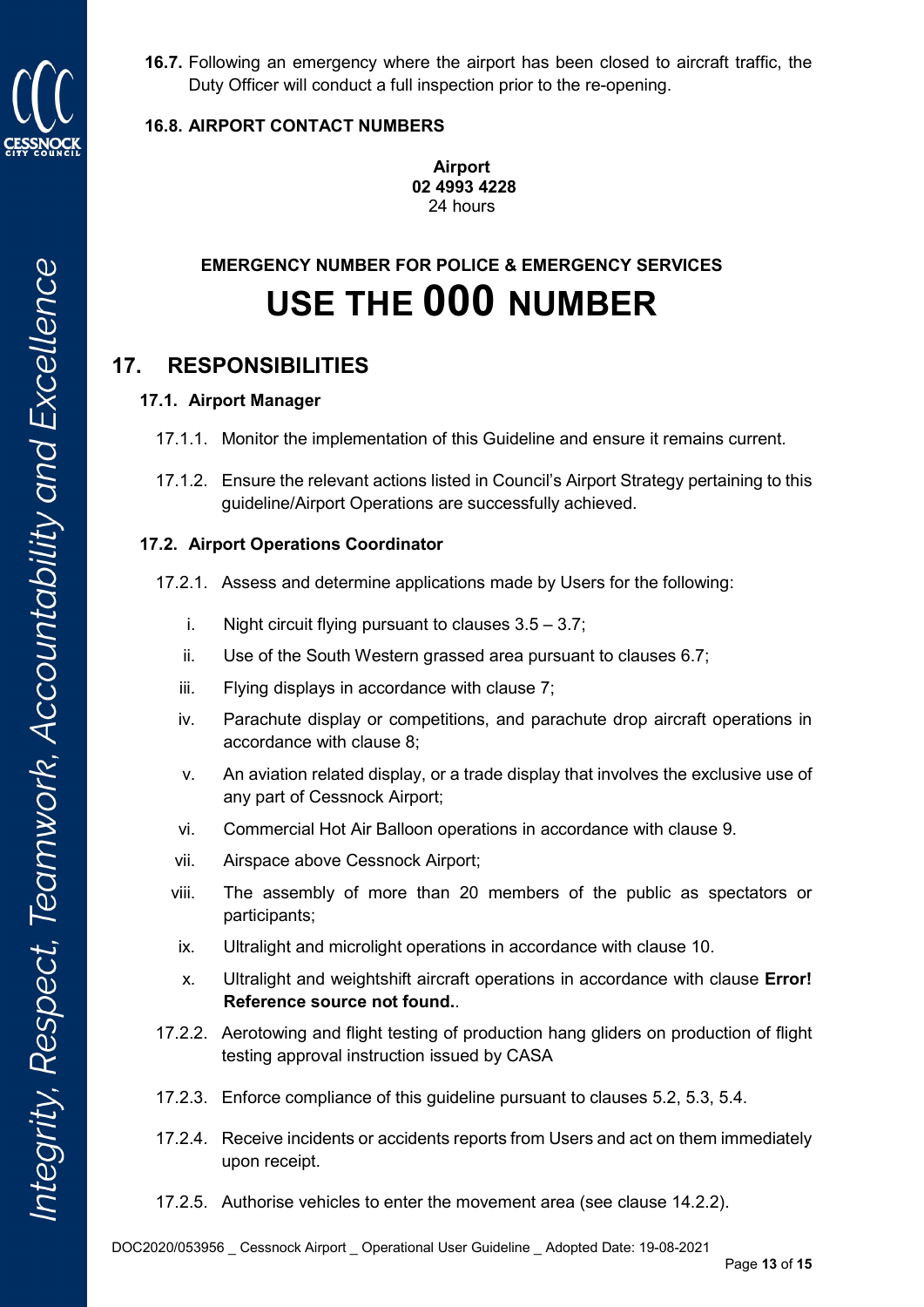

- 17.3.1. Assist the Airport Operations Coordinator in the response to airport emergencies.
- 17.3.2. Suspend Users in accordance with and pursuant to clause 5.4, when delegated by the Airport Operations Coordinator.
- 17.3.3. Authorise vehicles to enter the movement area (see clause 14.2.2)
- 17.3.4. Receive incidents or accidents reports from Users in the absence of the Airport Operations Coordinator and act on them immediately upon receipt.
- 17.3.5. Act as a Duty Officer when rostered.

#### 17.4. Reporting

The Airport Operations Coordinator will present six monthly reports on Airport activities and development to Council's Executive Leadership Team.

#### 17.5. Records management

Staff must maintain all records relevant to administering this policy in accordance with Council's Records Management Policy.

### 18. GUIDELINE DEFINITIONS

| Act                       | Means Local Government Act 1993 (NSW)                                                                                                                                                                                                                                                                                                                                                                                        |
|---------------------------|------------------------------------------------------------------------------------------------------------------------------------------------------------------------------------------------------------------------------------------------------------------------------------------------------------------------------------------------------------------------------------------------------------------------------|
| Air<br><b>Displays</b>    | means organised flying including cross-country events or contests, such as rallies,<br>air races, navigation and timed events, exhibitions of flying, parachute displays, hot-<br>air balloon displays, competitions, or local flights made for the purpose of carrying<br>passengers for hire or reward performed before a public gathering. The public may,<br>or may not have paid a levy or subscription for the display |
| Airport<br><b>Manager</b> | As at the date of this Guideline, the Airport Manager is the Works and Operations<br>Manager                                                                                                                                                                                                                                                                                                                                 |
| <b>Council</b>            | means Cessnock City Council                                                                                                                                                                                                                                                                                                                                                                                                  |
| Users                     | means aircraft pilots, owners, operators tenants and sub tenants                                                                                                                                                                                                                                                                                                                                                             |

### 19. GUIDELINE ADMINISTRATION

| <b>Business Group</b>                                                       | Works and Infrastructure                                                         |  |
|-----------------------------------------------------------------------------|----------------------------------------------------------------------------------|--|
| <b>Responsible Officer</b>                                                  | Works & Operations Manager                                                       |  |
| <b>Associated Procedure (if any,</b><br>reference document(s)<br>number(s)) | Not applicable                                                                   |  |
| <b>Policy Review Date</b>                                                   | Three years from date of adoption unless legislated otherwise                    |  |
| <b>File Number / Document</b><br><b>Number</b>                              | DOC2020/053956                                                                   |  |
| <b>Relevant Legislation and</b><br>directives                               | Civil Aviation Act 1988 (Cth)<br>٠<br>Civil Aviation Regulations 1988 (Cth)<br>п |  |

DOC2020/053956 \_ Cessnock Airport \_ Operational User Guideline \_ Adopted Date: 19-08-2021